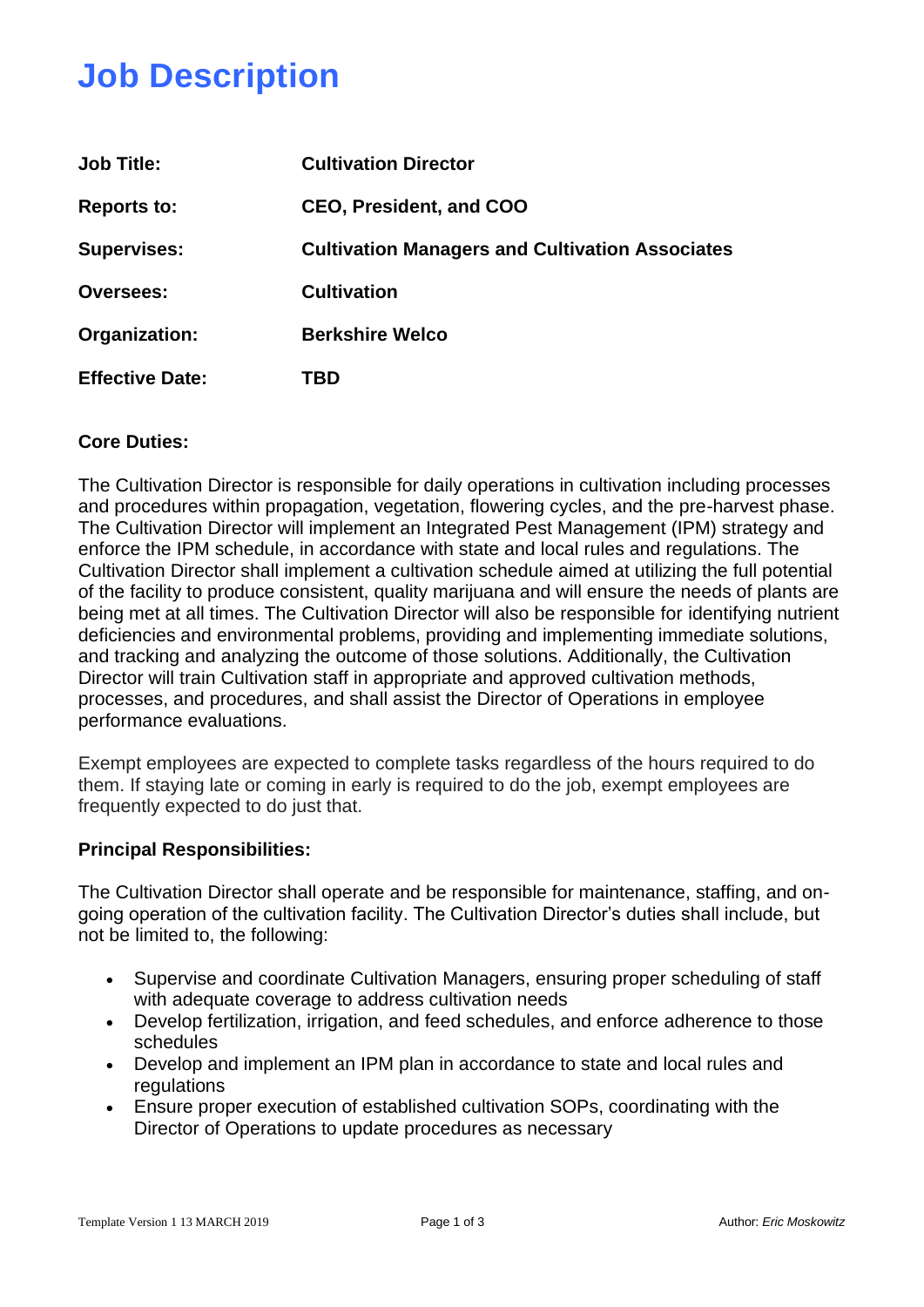# **Job Description**

- Ensure needs of plants are being met at all times, overseeing the daily activities relating to proper light intensity and positions, irrigation, fertilization, plant maintenance, sanitation and equipment functionality
- Oversee proper techniques related to cultivation, including but not limited to: transplanting, pruning, defoliating, watering and feeding, and harvesting
- Perform daily quality inspections of plants and their environment, immediately identifying and resolving problems
- Maintain functionality of equipment and the facility, making minor repairs and spearheading larger repairs and equipment replacement, as needed
- Ensure proper inventory of cultivation supplies, including light bulbs, grow media, and nutrients, and placing orders for supplies
- Implement and adhere to cultivation schedules by consulting vegetative plant inventories daily to ensure that sufficient numbers of healthy plants are being prepared for the flower process
- Schedule harvest of plants with the Processing Director, based on cultivation schedule and plant maturation
- Coordinate harvest times with the Processing Director, ensuring harvests are adequately staffed
- Perform employee trainings for Cultivation Managers at the time of onboarding and anytime that a procedure is adjusted or implemented
- Collaborate with Director of Operations to update SOPs in identifying and addressing plant-specific issues, environmental issues and climate control, and coordinating the harvesting of plants
- Ensure proper labeling, tagging, and traceability of plants, including plant counts, both physically and in METRC, and correcting plant inventory discrepancies immediately
- Assist with calculating production yields and determining areas of improvement for each harvest
- Facilitate inspections, whether initiated internally or through a governing entity, using inventory and compliance audits

The above job description in no way states or implies these duties are the only duties performed by this employee. The incumbent is expected to perform other related duties necessary for the effective operation of the Company.

Berkshire Welco reserves the right to change or alter any of the above duties and responsibilities according to the operational needs of the Company.

## **Essential Work Experience and Qualifications:**

- 3 -5 years experience as a commercial cultivator with a majority of that experience in the greenhouse growing arena
- Basic plant structure knowledge preferred
- 3 years Management experience required
- Ability to use and manage METRC; experience using METRC preferred
- Ability to communicate clearly and accurately
- Must be at least 21 years of age